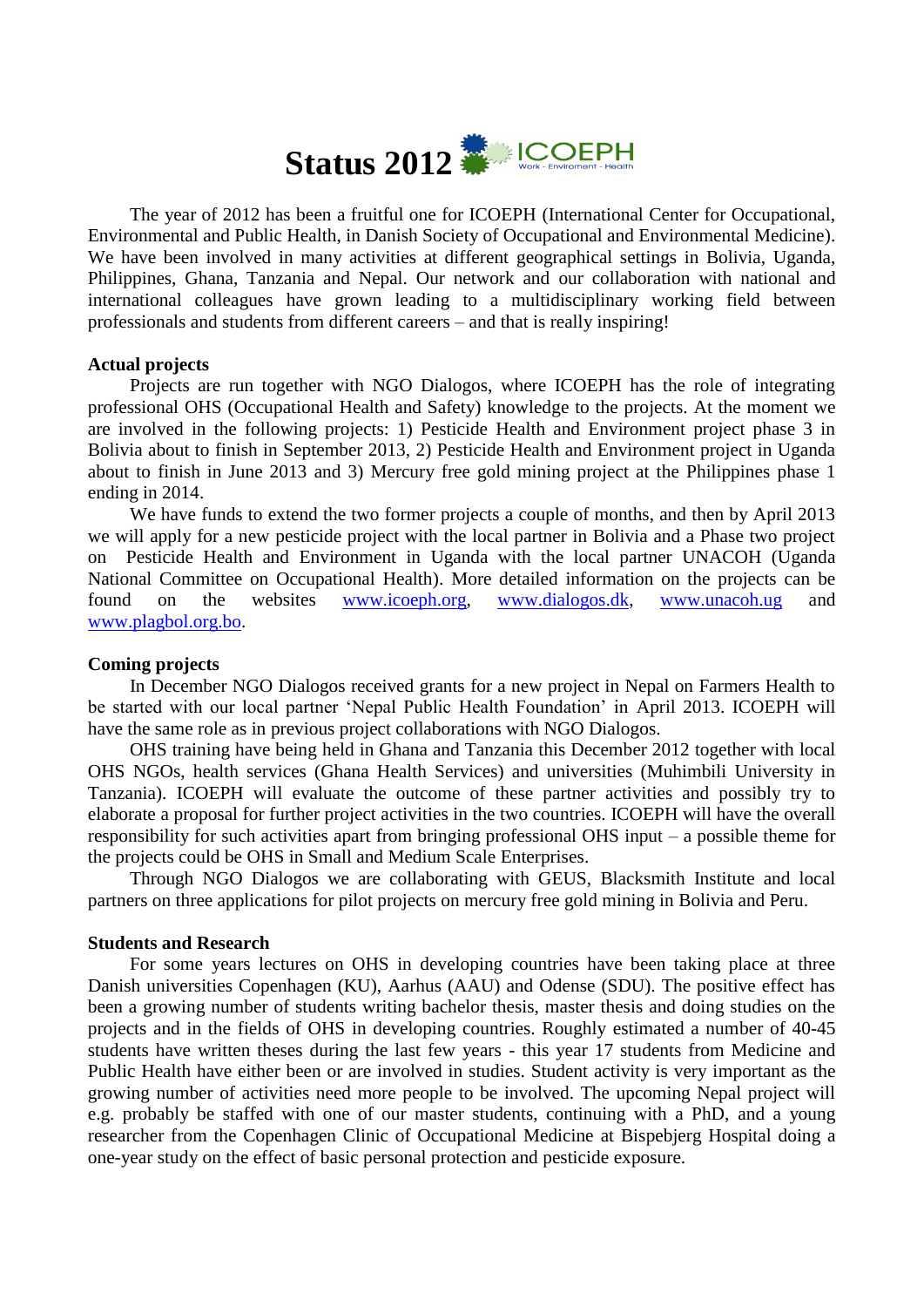### **Building Stronger Universities**

ICOEPH's current involvement as a working group on OHS in the Health Platform through the program Building Stronger Universities was the inspiration for starting up activities in Ghana and Tanzania. This will probably result in some further collaboration not only with local NGO's but also with the Universities from Accra in Ghana and from Dar-Es-Salam in Tanzania.

The Health Platform granted ICOEPH 15.000 DKK to celebrate a seminar in Copenhagen in October 2012. The seminar entailed a presentation of ICOEPH activities and the outcome of some of the studies made on the projects - in total nine presentations were given. Flemming Konradsen, head of the Health Platform attended the seminar and gave a presentation of the status of Building Stronger Universities. The seminar was very successful and will be celebrated again in 2013. A Danish summary of the seminar is attached.

#### **International collaborators**

On the ICOH conference in Cancun in Mexico March 2012 we celebrated a session on Prevention of Pesticide Intoxications with a focus on developing countries. At the conference our partners from Bolivia and Uganda participated as well, to share their experiences on prevention of poisonings through their project efforts. Apart from members of ICOEPH presenting several orals and posters on pesticides, also our work on mercury free gold mining was presented and caught much attention. As a result hereof a WHO network was formed named 'Knowledge Network on Occupational Health in Mining' (KNOHMi). KNOHMi has so far been joined by quite a few people from all over the world. Guidelines for the KNOHMi work have been elaborated, the board has been formed and a virtual board meeting has been celebrated to plan actions and knowledge sharing. Through the network contacts has been made to different countries trying to explore the field of mercury free gold mining.

Based on our project experiences we have participated in a WHO meeting in Cancun of which a result is our involvement in the elaboration of WHO's 5 years plan on OHS were we will focus on knowledge sharing on agriculture, mining and in trying out tools for OHS in Small and Medium Enterprises in developing countries.

## **International OHS on the Clinics of Occupational Medicine and in the Danish Society for Occupational and Environmental Medicine**

ICOEPH is experiencing a growing interest for prioritising Global OHS activities in the Danish Clinics/Departments of Occupational Medicine and in the Danish Society of Occupational and Environmental Medicine (DASAM). In the past year the Clinics in Aarhus, Herning, Bispebjerg and Odense have participated actively in administrative work in Denmark, in OHS courses at the Danish universities and by sending personnel to do teaching, planning and evaluation on the ongoing and coming projects abroad.

The Clinic of Occupational Medicine at Odense University Hospital is hosting ICOEPHs secretariat since it started, and without this support it would not have been possible to develop ICOEPH as it is. The Clinic is also the formal contact to the WHO system.

## **Vision for 2013**

We will work on expanding our activities as described above, activities that give us the possibility of sharing knowledge with colleagues from many parts of the world, not only in the mentioned countries, but through our networks in ICOH and WHO as well. Based on our extended activities and experiences on OHS in the Scandinavian countries we believe that these experiences